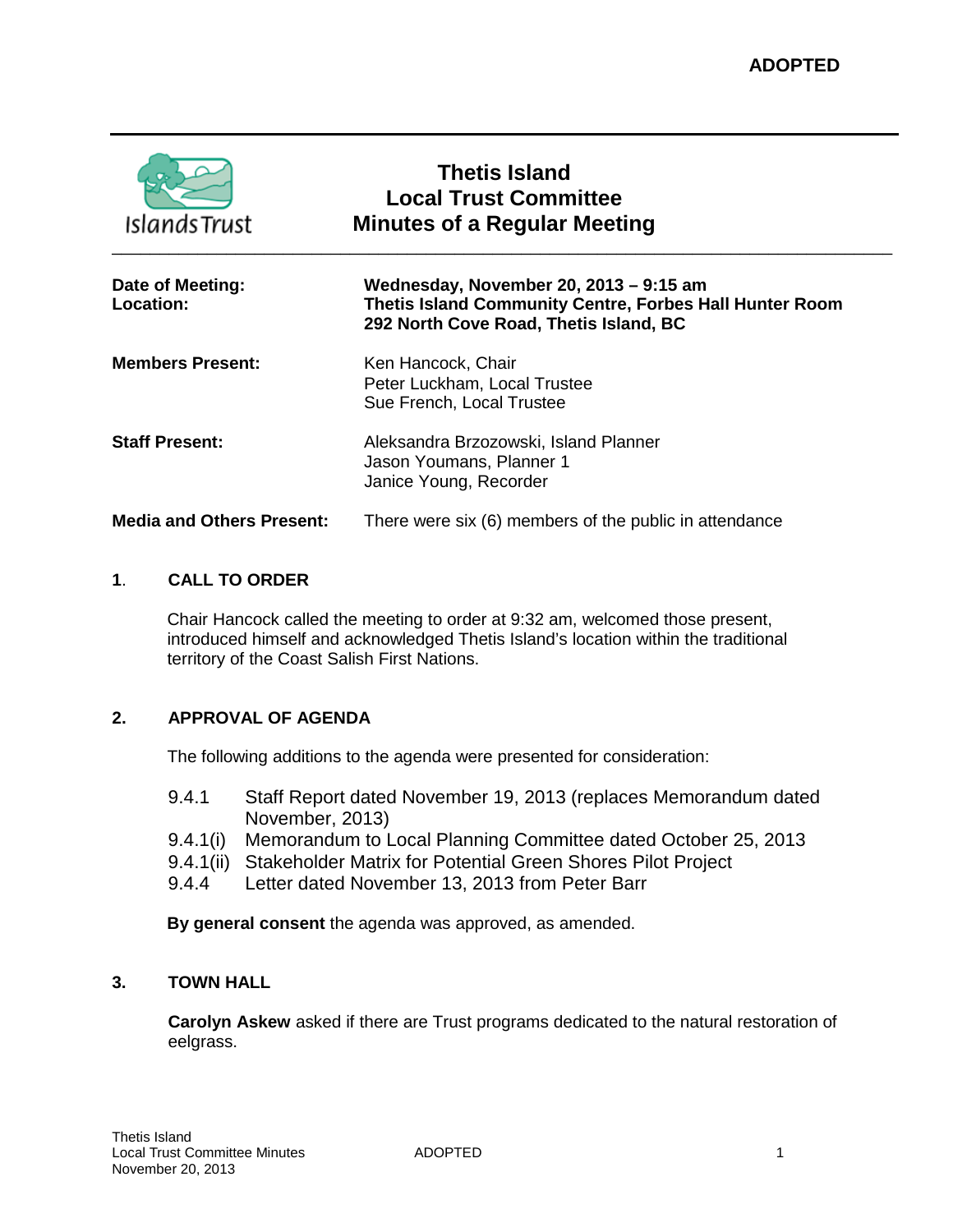Chair Hancock and Planner Brzozowski responded that some islands have volunteer working groups trained by Seachange Marine Conservation Society. Information is available at seachangesociety.com.

Trustee Luckham noted that the mapping of eelgrass for Thetis Island and its Associated Islands was a Trust project.

**Bob Bingham** referred to his letter to the Trustees, dated October 23, 2013 and his third point with questions regarding the drafted Marine Shorelands Development Permit Area (MSDPA) from 2011. A specific concern was the authority of the Local Trust Committee in the Development Permit Area process.

Chair Hancock responded that Trustees would still make the final decisions on any development permit applications, and then spoke to the procedural differences between a development permit and a development variance permit.

**Peter Barr** and **Ian Ralston** also spoke regarding concerns about the MSDPA.

**Ernie Hunter** thanked the Local Trust Committee for the extended Town Hall discussion.

#### **4. MINUTES**

#### **4.1 Local Trust Committee Draft Minutes of September 25, 2013**

The following amendments to the minutes were presented for consideration:

- Item 9.3.1, page 4, fourth line down add after "Staff", the word "Trustees".
- $\bullet$  Item 9.3.1, page 4, line two, change "2103" to "2013".

**By general consent** the Local Trust committee meeting minutes of September 25, 2013 were adopted as amended.

- **4.2 Section 26 Resolutions Without Meeting Log -** None
- **4.3 Advisory Planning Commission Meeting –** None
- **4.4 Ruxton Island Advisory Planning Commission Meeting -** None

#### **5. BUSINESS ARISING FROM MINUTES**

## **5.1 Follow-up Action List Dated November 12, 2013**

Planner Brzozowski presented the Follow-up Action List.

#### **6. DELEGATIONS** – None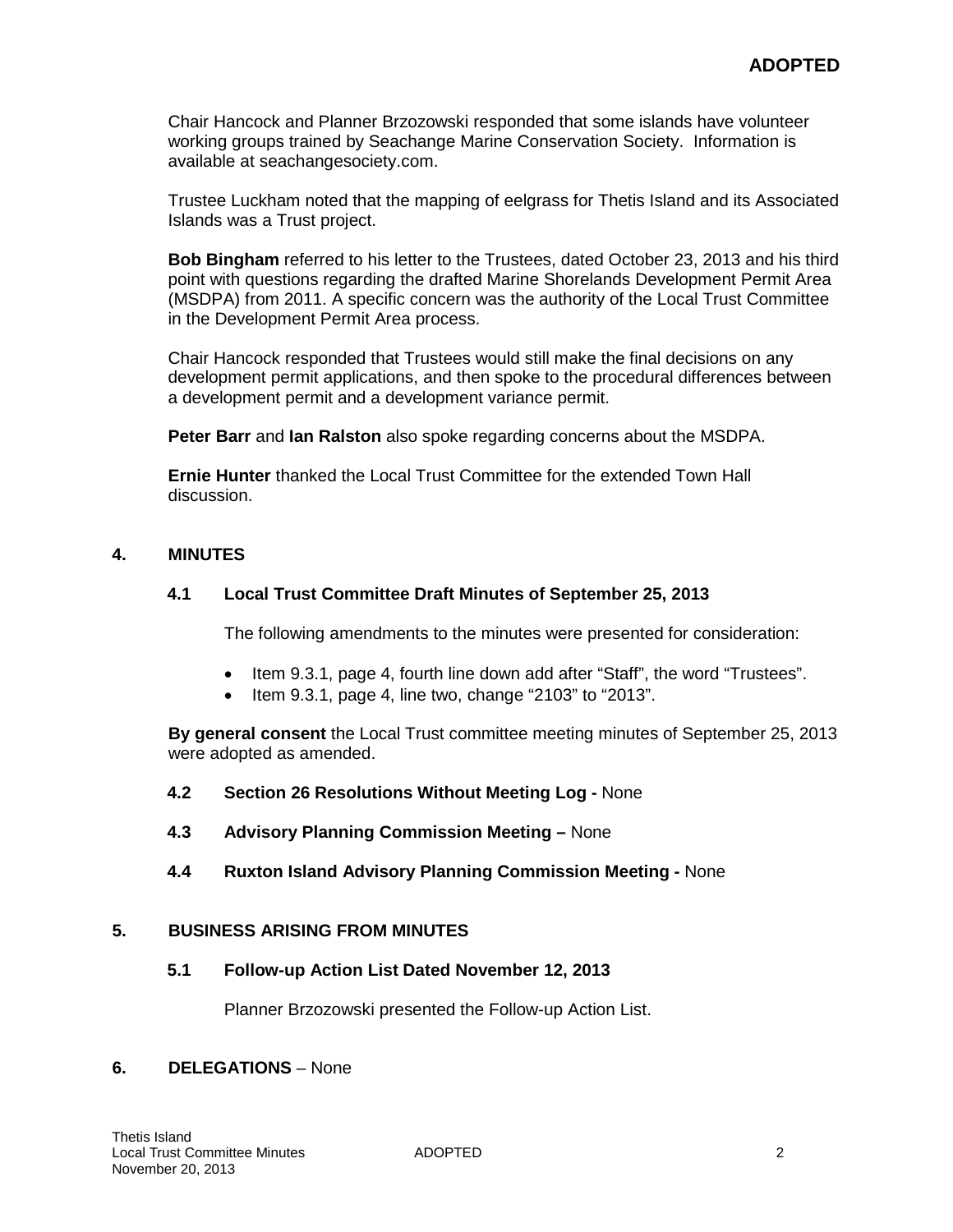## **7. CORRESPONDENCE** – None

## **8. APPLICATIONS AND PERMITS** – None

#### **9. LOCAL TRUST COMMITTEE PROJECTS**

## **9.1 Dock Regulations Options for Ruxton Island**

9.1.1 Staff Report dated November 8, 2013

Planner Youmans presented options; discussion followed.

#### **TH 040/13 It was MOVED and SECONDED,**

that the Thetis Island Local Trust Committee establish a zone in the Land Use Bylaw around the perimeter of Ruxton Island within which docks are not a permitted use.

#### **CARRIED**

#### **TH 041/13**

#### **It was MOVED and SECONDED,**

that the Thetis Island Local Trust Committee include a policy in the Thetis Associated Islands Official Community Plan that the Local Trust Committee will support rezoning for community docks.

#### **CARRIED**

## **TH 042/13**

## **It was MOVED and SECONDED,**

that the Thetis Island Local Trust Committee refer this report to the Ruxton Island Advisory Planning Commission for comment.

#### **CARRIED**

#### **9.2 Associated Islands Land Use Bylaw**

- 9.2.1 Staff Report Dated October 29, 2013
- 9.2.2 Draft Land Use Bylaw

Presented by Planner Brzozowski; discussion followed; changes noted.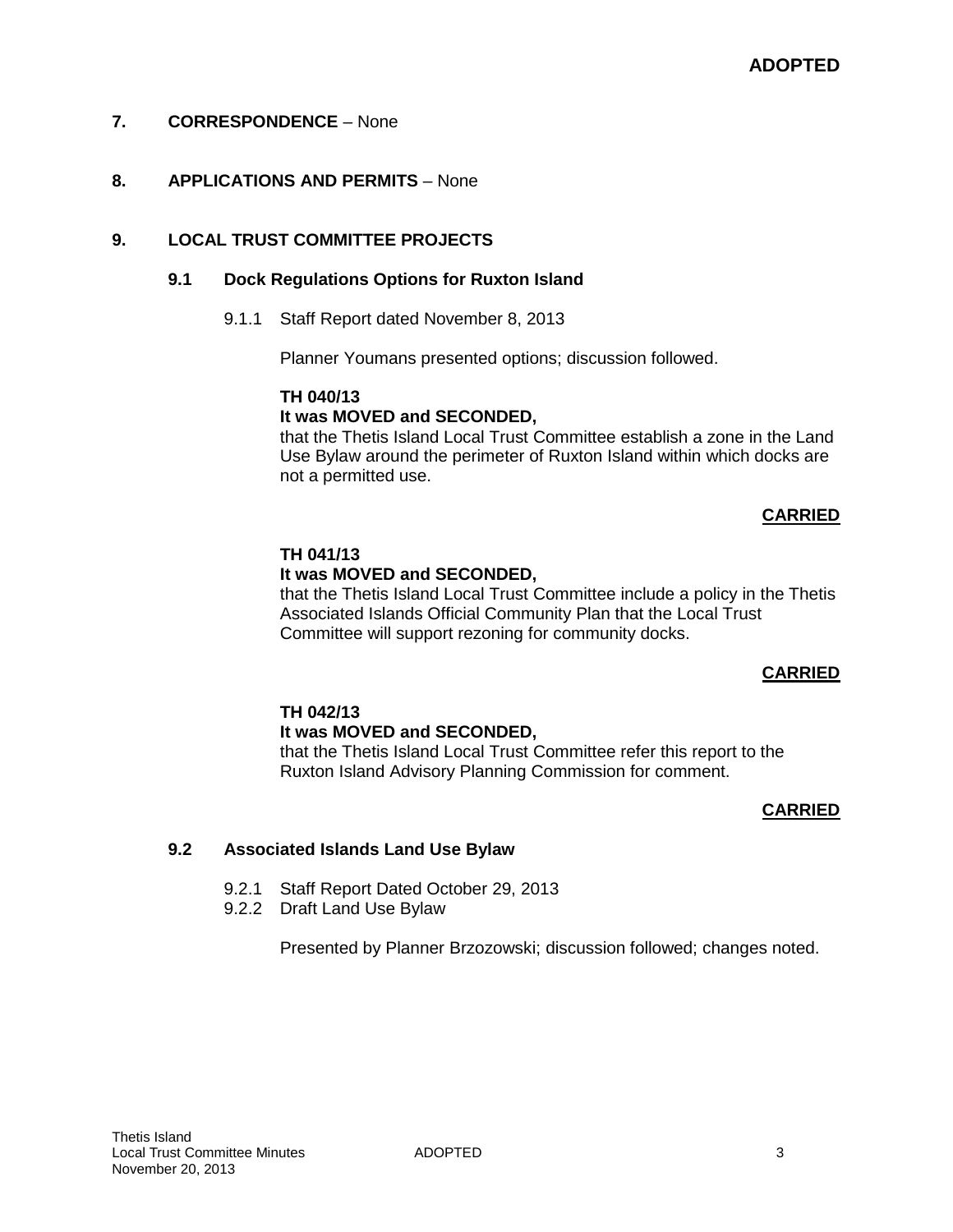## **TH 043/13**

## **It was MOVED and SECONDED,**

that the Thetis Island Local Trust Committee direct Staff to amend the draft Associated Island Land Use Bylaw with changes as directed by the Local Trust Committee and post the revised draft Land Use Bylaw to the Thetis Local Trust Committee webpage.

# **CARRIED**

#### **TH 044/13 It was MOVED and SECONDED,**

that the Thetis Island Local Trust Committee refer the revised Land Use Bylaw to the Ruxton Island Advisory Planning Commission for comment.

## **CARRIED**

# **TH 045/13**

## **It was MOVED and SECONDED,**

that the Thetis Island Local Trust Committee refer the revised Land Use Bylaw to the Lyackson First Nation and Cowichan Valley Regional District.

## **CARRIED**

## **9.3 Riparian Areas Regulations Project Update**

9.3.1 Staff Report dated October 31, 2013

Staff Report presented by Planner Brzozowski; discussion followed.

## **TH 046/13**

## **It was MOVED and SECONDED,**

that the Thetis Island Local Trust Committee direct Staff to work with a Qualified Environmental Professional and the Meadow Valley Strata owner-developer, Mr. Ian Ralston, to conduct an assessment under the Riparian Areas Regulation for Ralston Creek streams.

#### **CARRIED**

## **TH 047/13**

## **It was MOVED and SECONDED,**

that the Thetis Island Local Trust Committee change the Activity column of Top Priority No. 2 to: "Ensure protection of freshwater ecosystems in the Ralston Creek watershed through review of current regulation and covenants, and possible bylaw amendment".

## **CARRIED**

**By general consent** the meeting was recessed at 11:44 am and reconvened at 12:16 pm.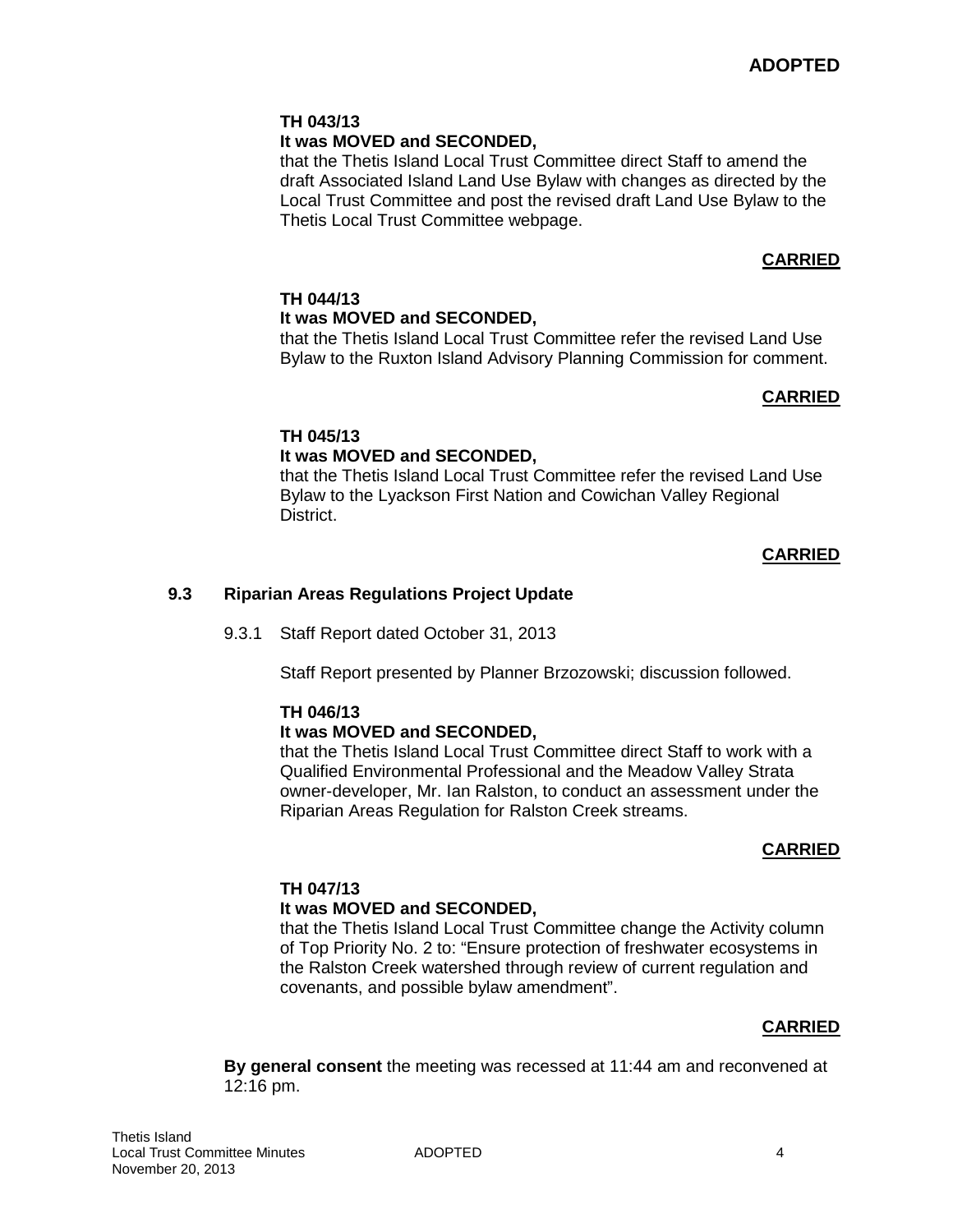## **9.4 Shoreline Protection**

#### 9.4.1 Staff Report dated November 19, 2013

Staff Report presented by Planner Brzozowski; discussion followed.

9.4.1(i) Memorandum to Local Planning Committee dated October 25, 2013

9.4.1(ii)Stakeholder Matrix for potential Green Shores Pilot Project

9.4.2 Letter dated October 23, 2013 from Bob Bingham

9.4.3 Letter dated October 31, 2013 from Anne Barr

9.4.4 Letter dated November 13, 2013 from Peter Barr

Above items were received for information and discussion followed.

#### **TH 048/13**

## **It was MOVED and SECONDED,**

that the Thetis Island Local Trust Committee move Priority #3 Shoreline Protection to Priority #2, and to have the following Activity Description: "Serving as the Pilot Local Trust Area for the Green Shores for homes draft credit rating system."

## **CARRIED**

## **TH 049/13**

## **It was MOVED and SECONDED,**

that the Thetis Island Local Trust Committee suspend work on any further public education events, publications, or discussion of regulatory tools until work on the Green Shores Pilot is complete.

## **CARRIED**

## **TH 050/13**

## **It was MOVED and SECONDED,**

that the Thetis Island Local Trust Committee identify its objectives for the Green Shores Pilot, as well as the resources it can commit to the project.

#### **CARRIED**

#### **TH 051/13 It was MOVED and SECONDED,**

that the Thetis Island Local Trust Committee review the Task 4 Work Plan once it is prepared in December with an aim to endorse it by Resolution Without Meeting before December 20, 2013.

## **CARRIED**

Trustee Luckham wished to have it noted that the draft Marine Shorelands Development Permit Area guidelines as presented back in 2011 were never supported by him.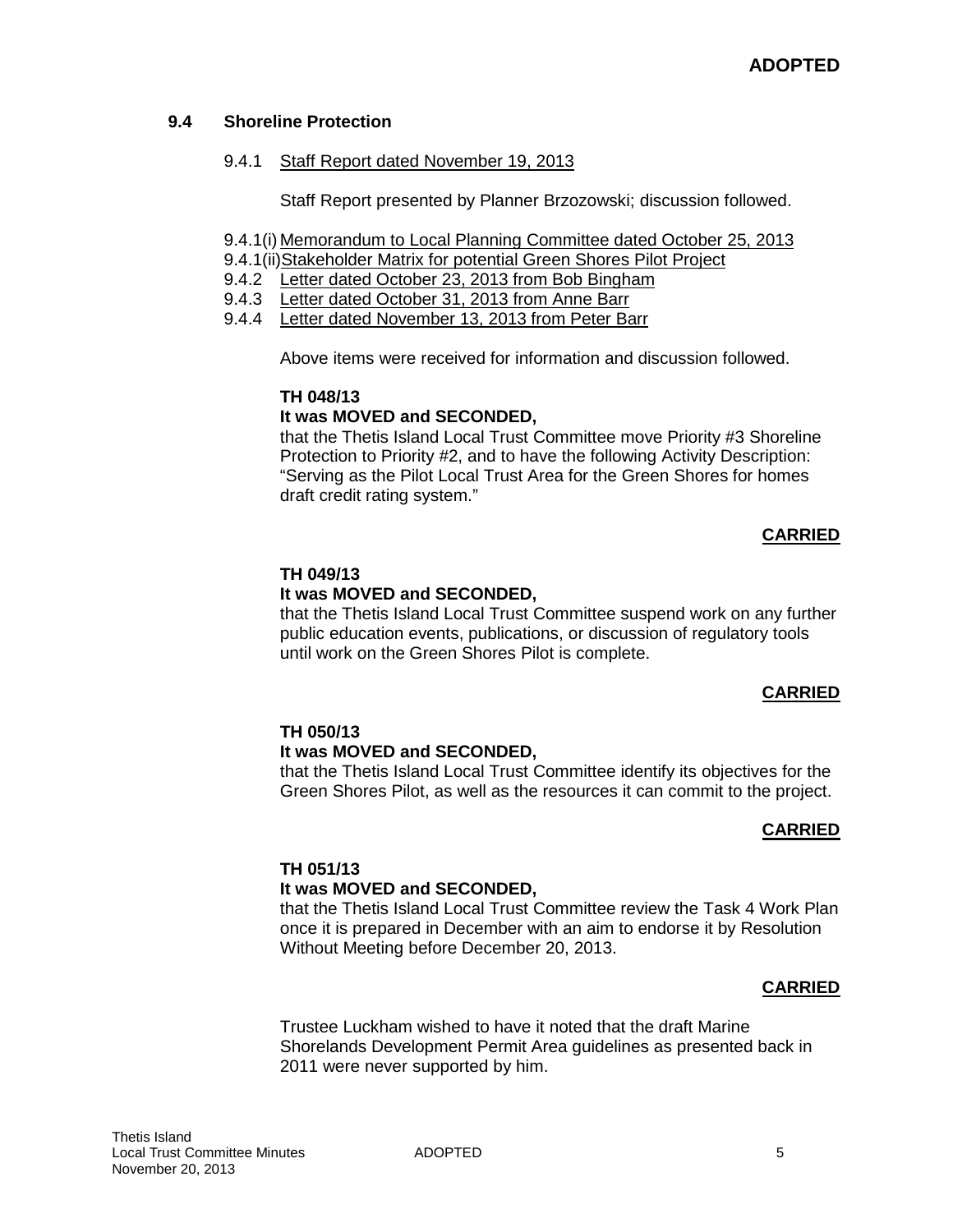## **10. REPORTS**

#### **10.1 Work Program Reports**

#### 10.1.1 Top Priorities and Project Report Dated September 12, 2013

The Program Priorities and Projects report was presented and discussed.

**TH 052/13 It was MOVED and SECONDED,** that a new item be added to the Projects List as follows: Pilkey Point Road/Marina Drive Slough: Support for habitat restoration.

## **CARRIED**

#### **10.2 Applications Log**

#### 10.2.1 Report Dated November 12, 2013

The Applications Log report was presented and discussed.

#### **10.3 Trustee and Local Expenses**

10.3.1 Expenses Posted to September 30, 2013

The expense report was presented and discussed.

10.3.2 Expenses Posted to October 30, 2013

The expense report was presented and discussed.

## **TH 053/13**

## **It was MOVED and SECONDED,**

that the Thetis Island Local Trust Committee allocate up to \$1,500 from the Special Projects budget to Work Program #3 Riparian Areas Regulation.

## **CARRIED**

## **10.4 Chair's Report**

Chair Hancock reported that he is preparing for the December Trust Council meeting in Victoria. Highlights include a half-day session with Trust Area Regional Districts regarding Economic Sustainability on the islands.

## **10.5 Trustees' Reports**

Trustee Luckham spoke regarding working toward meeting with Chief Thomas of the Lyackson First Nations.

## **10.6 Advisory Planning Commission Report -** None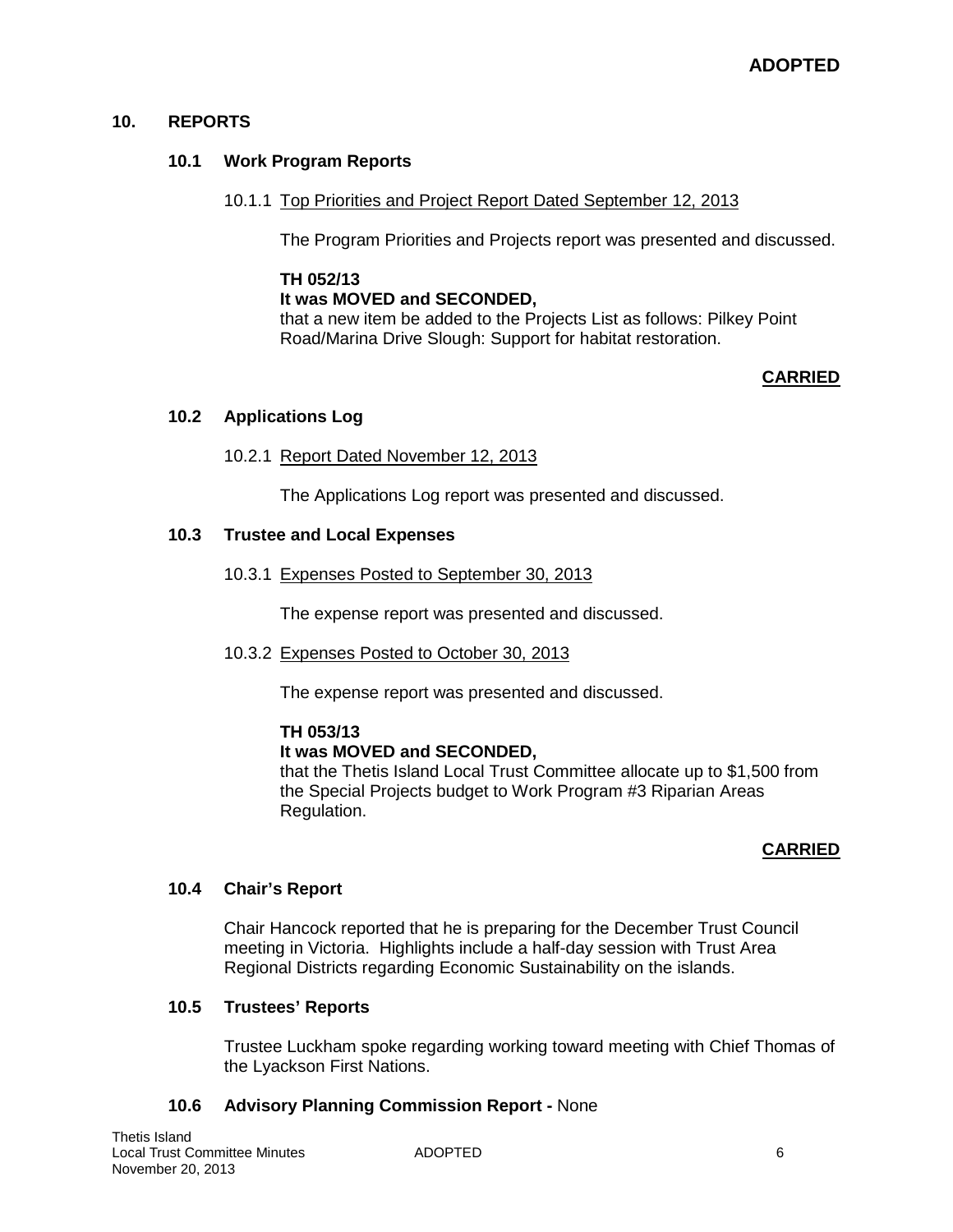## **11. NEW BUSINESS**

**11.1 Briefing regarding Strategic Plan from Linda Adams, Chief Administrative Officer, dated October 3, 2013.**

Discussion followed**.**

#### **TH 054/13**

#### **It was MOVED and SECONDED,**

that Strategic Plan Item 2.1.3 be amended to reflect the current status of Thetis Island and the Green Shores Project.

#### **CARRIED**

#### **TH 055/13**

#### **It was MOVED and SECONDED,**

that a new Strategy 5.3 be added to the Strategic Plan as follows – Improve Local Trust Committee relationship with First Nations; Assigned to the Local Trust Committee subject to grant funding; Community to community discussions are held.

#### **CARRIED**

#### **11.2 Salt Spring Island Bylaw Referral Request for Response regarding Bylaw No. 470**

Discussion followed.

#### **11.3 Salt Spring Island Bylaw Referral Request for Response regarding Bylaw No. 471**

Discussion followed.

#### **TH 056/13**

#### **It was MOVED and SECONDED,**

that the Thetis Island Local Trust Committee reports that its interests are unaffected by Bylaw Nos. 470 and 471.

#### **CARRIED**

**Chair Hancock and Planning Staff left the meeting at 2:40; Trustee Luckham assumed the Chair.**

**11.4 Application for Community to Community (C2C) Funding (Union of BC Municipalities (UBCM) Program)**

Discussion followed.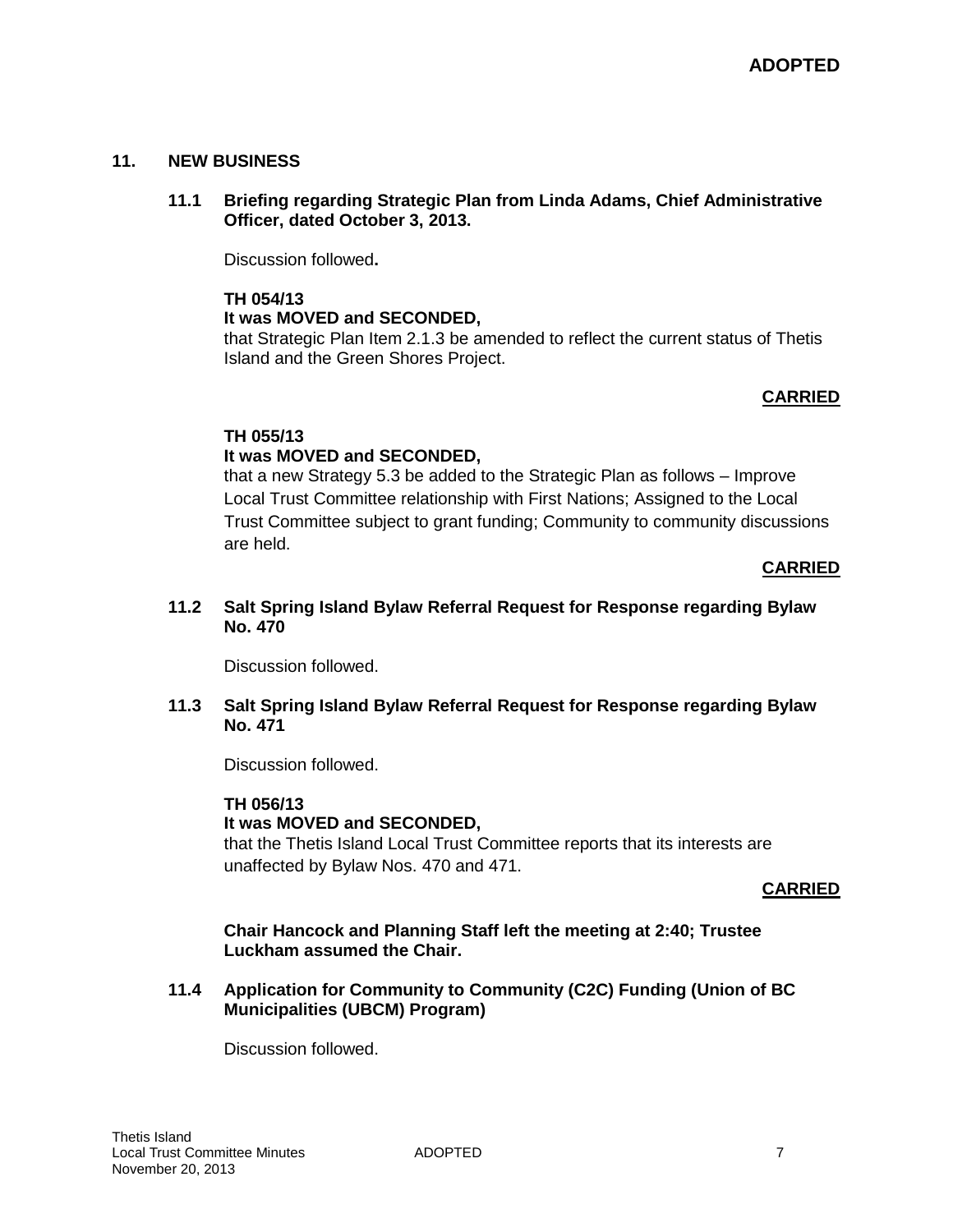## **TH 057/13**

## **It was MOVED and SECONDED,**

that the Thetis Island Local Trust Committee apply to the Union of BC Municipalities for Community to Community funding for hosting a social event between Lyackson First Nation, Valdes property owners and other Thetis Island Trust area residents, and that this request be forwarded to the grants administrator.

## **CARRIED**

## **11.5 Model Housing Resolution from Federation of Canadian Municipalities (FCM)**

Received; discussion followed. To be revisited at the next meeting.

## **12. BYLAWS** – None.

## **13. ISLANDS TRUST WEBSITE**

Discussion followed.

#### **TH 058/13**

#### **It was MOVED and SECONDED,**

that the Thetis Island Local Trust Committee ask Staff to post all minutes from 2011, 2012 and 2013 to the Thetis Island website.

#### **CARRIED**

#### **TH 059/13 It was MOVED and SECONDED,**

that the Thetis Island Local Trust Committee ask Staff to post Staff Report 9.4.1 of the agenda to the website.

## **CARRIED**

# **TH 060/13**

## **It was MOVED and SECONDED,**

that an update be added to the Staff Report from January, 2011 regarding Shoreline Development that the Local Trust Committee is no longer pursuing this draft bylaw.

#### **CARRIED**

## **14**. **TOWN HALL DISCUSSION –** None